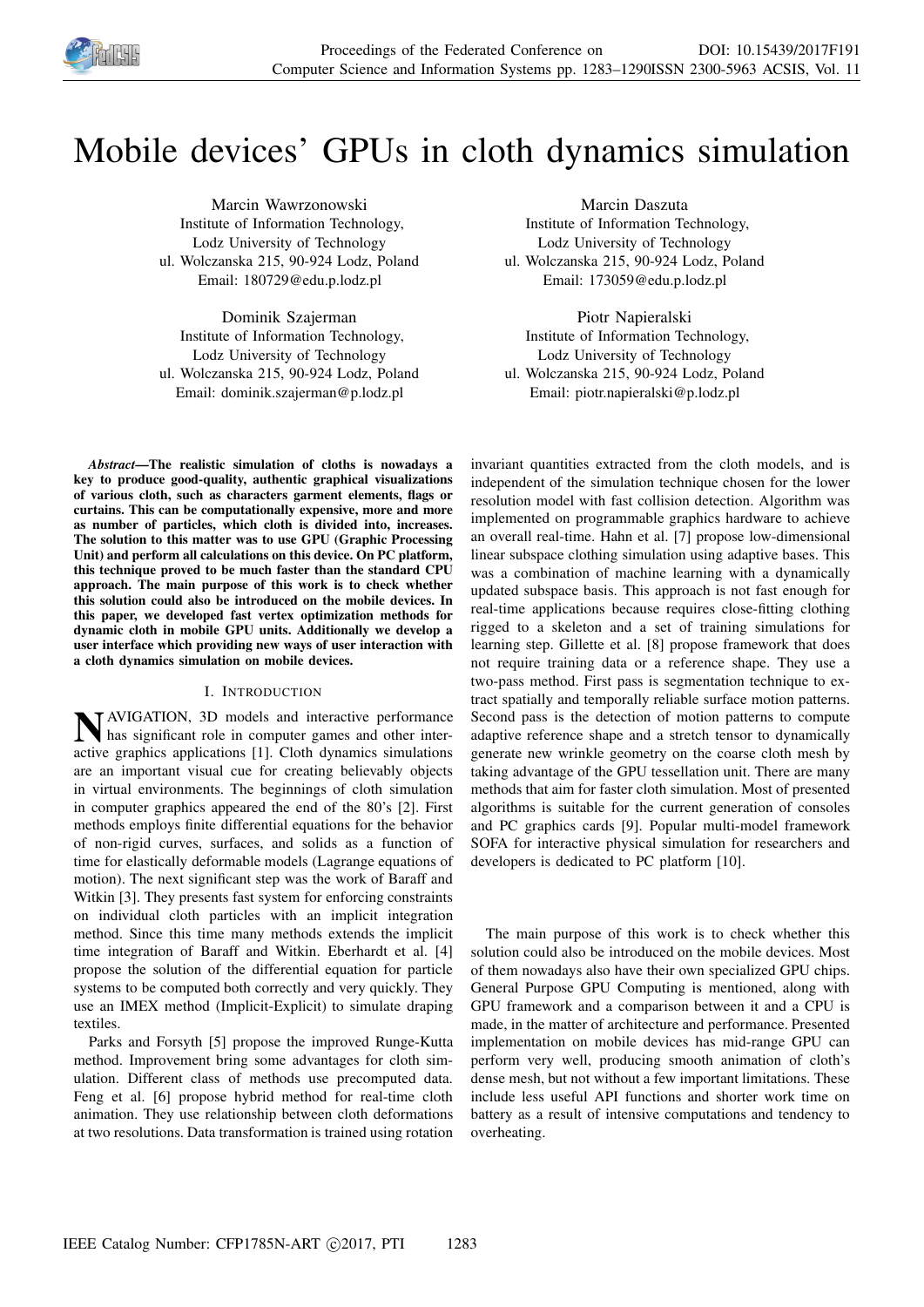

Fig. 1. Diagram of the mass model on the spring. The colors indicate all the springs involved in the vertex position calculation

#### II. SIMULATION METHODS

The most popular approaches for the simulation of Realtime Cloth Animation systems in computer graphics take into account discretize the cloth by a polygonal mesh. This approaches to simulating dynamic objects based on the use of forces. We can distinguish two methods of simulating these forces for the cloth simulation: "Spring Force Formulas" [11] and "Position Based Dynamics" [12].

## *A. Spring Force Formula*

Real-time cloth simulation for games typically uses a mass and spring system on a coarse mesh [11]. These mass and spring systems form a series of differential equations that are typically integrated using a stable integration method [13].

Real-time cloth simulation is rendered by graphical API, as a polygonal mesh with grid of vertices in 3D space. For simulations, each of these vertices had a mass and was subjected by force formulas for the displacement. In order to preserve the shape and the mesh behavior, the vertices are connected in rectangular grid, and then connected each vertex to neighboring vertex with springs. Springs has specific coefficients of elasticity and damping (Fig. 1).

There are three types of springs that appear in the presented model (Fig 1.)

- Structural springs (red) they are used to maintain the general shape of the cloth.
- Springs for folds of the cloth (green) they are located along the diagonal edges of the grid.
- Springs responsible for flexibility of the cloth (blue) they protect against excessive stretching. They do not connect neighboring vertices, but follow the neighbor in the same direction.

Each type of spring can be described by other coefficients of elasticity and vibration damping, which allows to simulation of specific behavior. Figure 2 shows that the forces affect for each point of mass.



Fig. 2. Forces for a single vertex

The forces can be classified as internal and external. Gravity and collision forces are examples of external forces. Examples of internal forces are elastic forces in deformable objects or viscosity and pressure forces in fluids. To determine its value, the Hooke's Law is used to define the force of the spring and its direction and return are proportional to the pitch of the spring, ie the difference in distance between its present length and its resting length. Each vertex (i) is connected to its neighbor with 12 springs:

$$
\mathbf{F}_{\mathbf{se}} = -\sum_{j=0}^{j<12} k_s (|\mathbf{x}_i - \mathbf{x}_j| - l_{(i,j)}) \cdot \frac{\mathbf{x}_i - \mathbf{x}_j}{|\mathbf{x}_i - \mathbf{x}_j|}, \qquad (1)
$$

where  $k_s$  - elasticity coefficient  $x_i$  and  $x_j$ - Position of vertices connected by one spring  $l_{(i,j)}$  - The distance between these points at relaxation vector.

Also the force of elastic vibration damping has been introduced to minimize unnecessary unrealistic vibration and risk of out of control simulation:

$$
\mathbf{F_s} = \sum_{j=0}^{j < 12} -k_s(|\mathbf{x_i} - \mathbf{x_j}| - l_{(i,j)}) \cdot \frac{\mathbf{x_i} - \mathbf{x_j}}{|\mathbf{x_i} - \mathbf{x_j}|} + k_d(\frac{|\mathbf{x_i} - \mathbf{x_j}| \cdot |\mathbf{v_i} - \mathbf{v_j}|}{l_{(i,j)}})
$$
\n(2)

where  $k_d$  - vibration damping factor

These mass and spring systems form a series of differential equations that are typically integrated using a stable Verlet integration method, this method stores the velocity implicitly as the difference between the current and the last position:

$$
\mathbf{x}(t + \delta t) = 2\mathbf{x}(t) - \mathbf{x}(t - \delta t) + \mathbf{a}(t)\delta t^2 , \qquad (3)
$$

where  $\mathbf{x}(t+\delta t), \mathbf{x}(t), \mathbf{x}(t-\delta t)$  - indicate the position of the vertex in the next, current, and previous simulation step.  $a(t)$ - acceleration. This solution imposes an implicit calculation of the current vertex speed. This makes it necessary to provide not only the current position of each mass point, but also the location of the previous one. This increases the memory cost of the simulation to other integration techniques, but provides very fast calculations and stable results.

## *B. Position Based Dynamics*

The model based on the position and the mass model on the spring have a common part - it is the calculation of shifts caused by gravitational forces and air resistance by the Verlet integration. The shifts resulting from the external forces are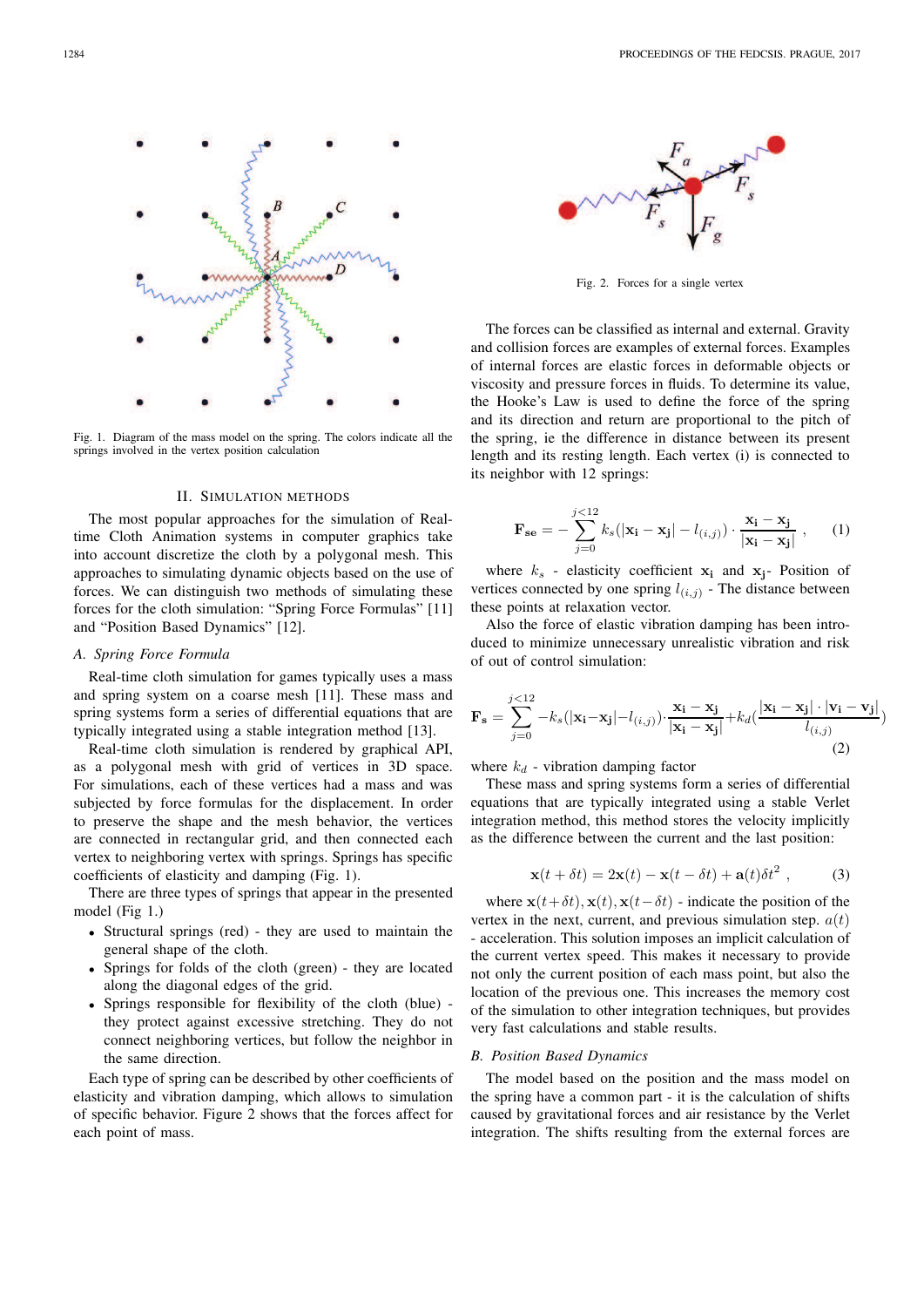

Fig. 3. Diagram of operation of the limiters between two points of mass

called predicted shifts. Each vertex of the grid is described, apart from mass, position and velocity, also by the so-called limiters set. Each of them is defined by a certain function  $C_j: R^{3n_j} \to R$  Set of indices  $\{i_1, \ldots, i_{n_j}\}, i_k \in [1, \ldots, N]$ i- stiffness parameter,  $k \in [0 \dots 1]$ . The limiter may be of the type of equality, which means that its limitation is fulfilled when  $C_j(x_{i_1},...,x_{i_{n_j}}) = 0$ . It can also be the type of unevenness, with the condition  $C_j(x_{i_1},...,x_{i_{n_j}}) \geq 0$ . In this case only the first type stops will be considered. The key element of course is the function  $C_i$ , which defines how the predicted position will be improved, where this improvement depends - that is, the behavior of the cloth.

The basic type of limiter is the stretch limiter. It is defines the overall shape and proper behavior of the cloth. Its function is:

$$
C(\mathbf{p_1}, \mathbf{p_2}) = |\mathbf{p_1} - \mathbf{p_2}| - d. \tag{4}
$$

where  $p_1$  and  $p_2$  are the positions of the considered vertices, and  $d$  - the initial distance between them.

Li et al [14] propose function solution  $C_j(x_{i_1},...,x_{i_{n_j}})$ :

$$
s = \frac{C_j(\mathbf{p}_{\mathbf{i}_1}, \dots, \mathbf{p}_{\mathbf{i}_{\mathbf{n}_j}})}{\sum_j w_j |\nabla_{\mathbf{p}_j} C_j(\mathbf{p}_{\mathbf{i}_1}, \dots, \mathbf{p}_{\mathbf{i}_{\mathbf{n}_j}})|^2}, \qquad (5)
$$

where:

$$
\delta \mathbf{p_i} = -sw_i \nabla_{\mathbf{p_i}} C_j(\mathbf{p_{i_1}}, \dots, \mathbf{p_{i_{n_j}}}) \tag{6}
$$

where  $w_i$  - inverse mass of vertex. This two simulation methods, it should be noted that each of them has its pros and cons. The greatest advantage of the spring mass model is its ease of simplicity and ease of implementation. It is easy to imagine a cloth as a collection of vertices connected by elastic springs, whose elastic forces are calculated using the simple laws of physics. Certainly the biggest advantage of a position-based model is the performance advantage. It results from the lack of need to use numerical integration. The cloth behavior is not determined by the set of resilient forces, and the limiters immediately modify the position. This allows for significant computational savings. In case of a spring mass model, these calculations can not be avoided for each of the springs. For more accurate results, more complex integration methods should be used. This leads to a decrease in productivity.

## *C. Improved Position-Based Method*

Considering that the displacement is directly proportional to weight, it is easy to consider that - if the mass of the particle is infinite, the offset will be equal to zero. When function  $C_j(x_{i_1}, \ldots, x_{i_{n_j}})$  will be replaced by  $C(p_1, p_2 = |p_1-p_2|-d,$ we can get the following stretch limiter:

$$
\delta \mathbf{p_1} = -\frac{w_1}{w_1 + w_2} (|\mathbf{p_1} - \mathbf{p_2}| - d) \frac{\mathbf{p_1} - \mathbf{p_2}}{|\mathbf{p_1} - \mathbf{p_2}|},\qquad(7)
$$

$$
\delta \mathbf{p_2} = \frac{w_2}{w_1 + w_2} (|\mathbf{p_1} - \mathbf{p_2}| - d) \frac{\mathbf{p_1} - \mathbf{p_2}}{|\mathbf{p_1} - \mathbf{p_2}|} .
$$
 (8)

As with the spring mass model, the 'force' of the limiter depends on the difference between the current distance between the mass points and the resting distance. The coefficient of elasticity is like the stiffness parameter multiplied by offset (result from the projection). For  $k$  equal 0, the delimiter will not be taken into account at all. For  $k$  equal 1 the point never changes its initial position.

In the presented method there were delimiter of bending. This method uses other collision detections. Most of the methods are based on a baseline approach where stretchers are used, taking into account only vertices located in the neighborhood of a given point. Experiments have shown that the effect similar to the use of bending delimiters can be achieved by increasing the set of considered vertices by one more position from the mesh. This is not the exact like method of bending deflection, where we adjust the angle between the triangles, but still gives the correct visual effect with better performance. The presented solution include bounding spheres and AABB in the case of external collision and the bounding spheres in the internal collision.

## III. A CPU-GPU FOR REAL-TIME CLOTHING ANIMATION

Optimizing graphics performance for GPU vs. CPU are quite different. The CPU has too many vertices to process. Rendering is not a problem on the GPU or the CPU, there may be an issue for physics of cloth (dynamic forces). It is quite important to get a good performance on mobile GPUs. Mobile GPUs are less powerful like low-end PC GPUs. CPU commonly has 4 to 8 fast, flexible cores, GPU's has massive parallelism (Fig. 4). This highly parallel architecture is the reason that a GPU can quickly process large number of data (dynamic cloth simulation).

Development of such experiments requires "Application of Experimental Test". Setting goals and objectives for experiment accomplishes key objectives. First task, is presentation of two models of textile simulation. It is important to compare them in terms of performance, stability and visual effect.

Performance is understood as the time for calculate one step of simulation. The application informs the user about it by displaying the relevant information in a textual form. As for the next two factors, it is best to evaluate the cloth visually simulation - visualization. For this purpose, the program draws it in 3D space. The key issue here is the interaction with other 3D objects. The purpose of this paper is also to compare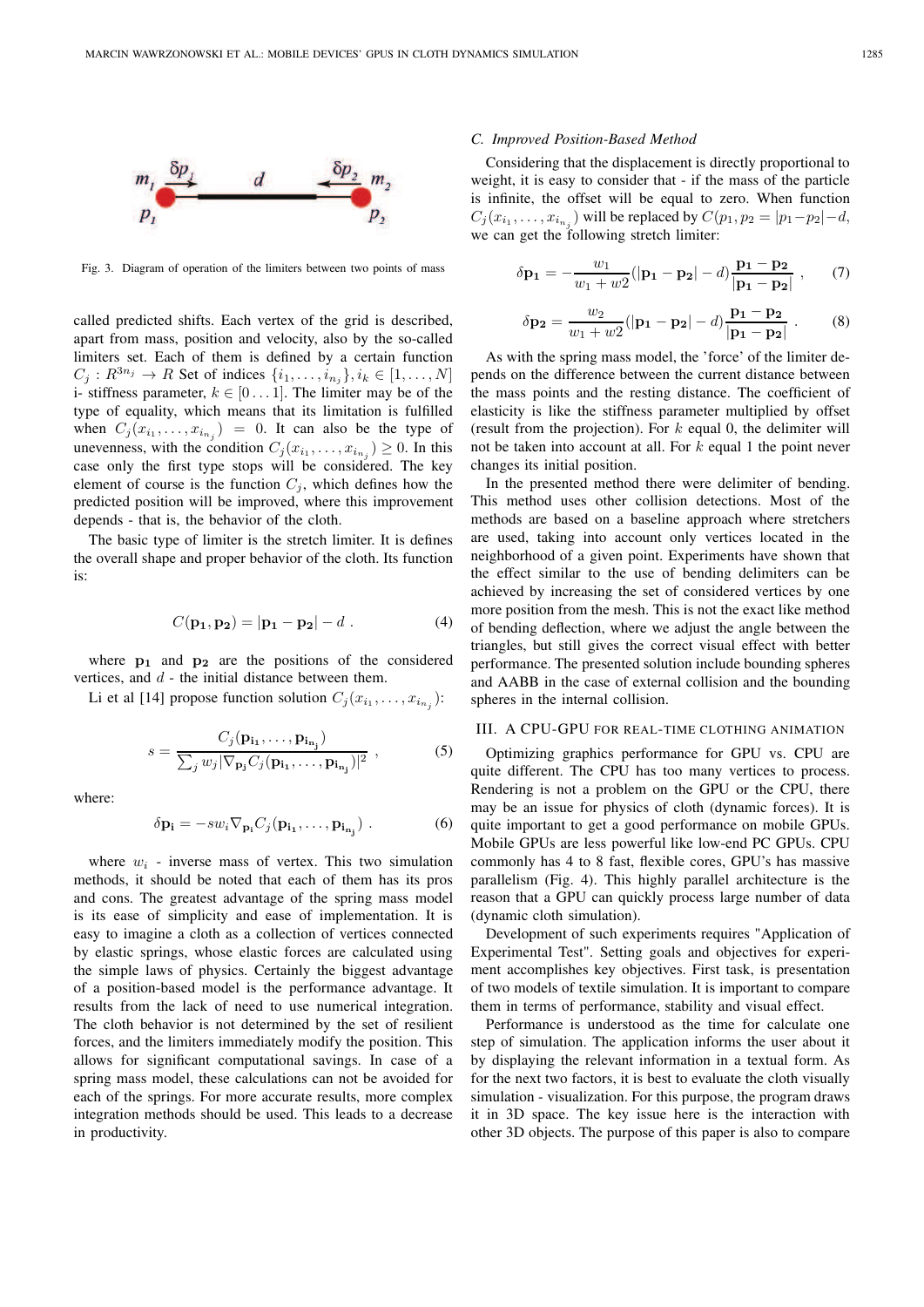

Fig. 4. Typical CPU's architecture vs. a typical GPU's architecture (source http://blog.goldenhelix.com/)

the speed of simulation calculations of real-time cloth models simulation on CPUs and GPUs, and to examine the difference in GPU performance of the mobile device and the GPU of the PC. For the first case, at each step, the appropriate GPU assignments should be assigned to the vertices of the vertices that contain the pre-generated data needed for the simulation. Then set graphics library to the computation program mode, set all homogeneous variables, bound buffers homogeneous, and run the transform join. Case for the CPU is much simpler as all data and arrays have already been initialized in the process described in the previous section and simulation can start immediately. The situation is complicated when using multithreading. In this method, four working threads were broken up, because the device has four physical processing units. The division algorithm is simple - the number of vertices is complemented by the number divisible by 4 and divides it into four equal ranges, with the first three being considered, and the last one being equal to the number of other vertices. Mutexes and thread counters have been used for synchronization. Work threads manage the main thread. Each of the former is slumbered into the mutex until the simulator function is called. Then they wake up and start calculating. After they have finished raising the counter and waiting for the next mutex. The main thread at this time waits until the counter reaches the required value and unlocks the next calculation step.

The process was divided into three separate stages. The first step is to calculate the movement of the cloth according to the accepted simulation model. The second step is solving collisions and applying cloth movement resulting from user interaction. The third stage is the conversion of normal vectors. After the first two steps, the input and output data identifiers are exchanged. For both implementations on the CPU, after completing the processing step, you still need to submit new position and vector data for normal vertices to the GPU, so that they can be drawn.

All possible data that does not need to be recalculated at each step is calculated during the initialization of the simulator, and the results are simply passed to the corresponding

functions during the program run. This is perfect for the GPU programming methodology. This solution minimizing the number of conditional statements and avoiding unnecessary calculations that are repeatedly performed. Each vertex will be assigned a list of identifiers and multipliers that are 1 when the neighbor exists or 0 if it is not, and in this case the calculated force or displacement does not take part in further processing. That also eliminates the need for conditional commands, which further improves performance. Each vertex has the following attributes:

- position (16 Bytes),
- texture coordinate (8 Bytes),
- normal vector (16 Bytes),
- color (16 Bytes),
- centrobaric coordinate (16 Bytes),
- index (4 Bytes).

Simulation of clothes requires the definition of a large number of parameters. Initially they are initialized on the CPU side. Some of them may be different for each vertex, so they are passed to the GPU in the form of array attribute values.

## IV. USER INTERFACE FOR INTERACTION WITH A CLOTH DYNAMICS SIMULATION ON MOBILE DEVICES

Very important for real-time visualization is the ability to interact by the user with cloth by Graphical User Interface (GUI). User can easily to work with software and collect data for the test results. The program can draw two-dimensional GUI elements in the screen space, such as text dynamic fields, real-time animation and buttons. User input requires different handling in a mobile application like addition to the on-screen input methods. The application design assumes that the user must be able to reposition, rotate and zoom the camera, reset the simulation and modify its parameters, change the object display mode and interact with the cloth in two ways. The first way is to move the object to collide with the clothes. The second way is to move the clothes with finger movements. It is also required to inform the user about the speed at which the simulation is running and what parameters it currently has and what type it is (Fig. 5).

There are two ways for interaction with a cloth by the user. By moving an object (sphere or cuboid) with which it collides, or by means of a touch screen. In the first case, the effects are applied when solving external collisions. For the second method, special calculations need to be made to know which vertices need to be further shifted to which direction and to what extent.

The only input data are two two-dimensional vectors, called "touch vectors". One specifies the place on the screen where user touched the screen, and the second is the direction in which users finger moves. They were expressed in screen space. In order to make a vertex translation, important is a vector position in that space. It is obtained by multiplying it successively by world matrices, view matrix and projection matrix, and dividing the result by component  $w$ . In this way, a vertex vector with components is obtained in the range  $<-1,1>$ , same as the touch vector. Next, using the Gaussian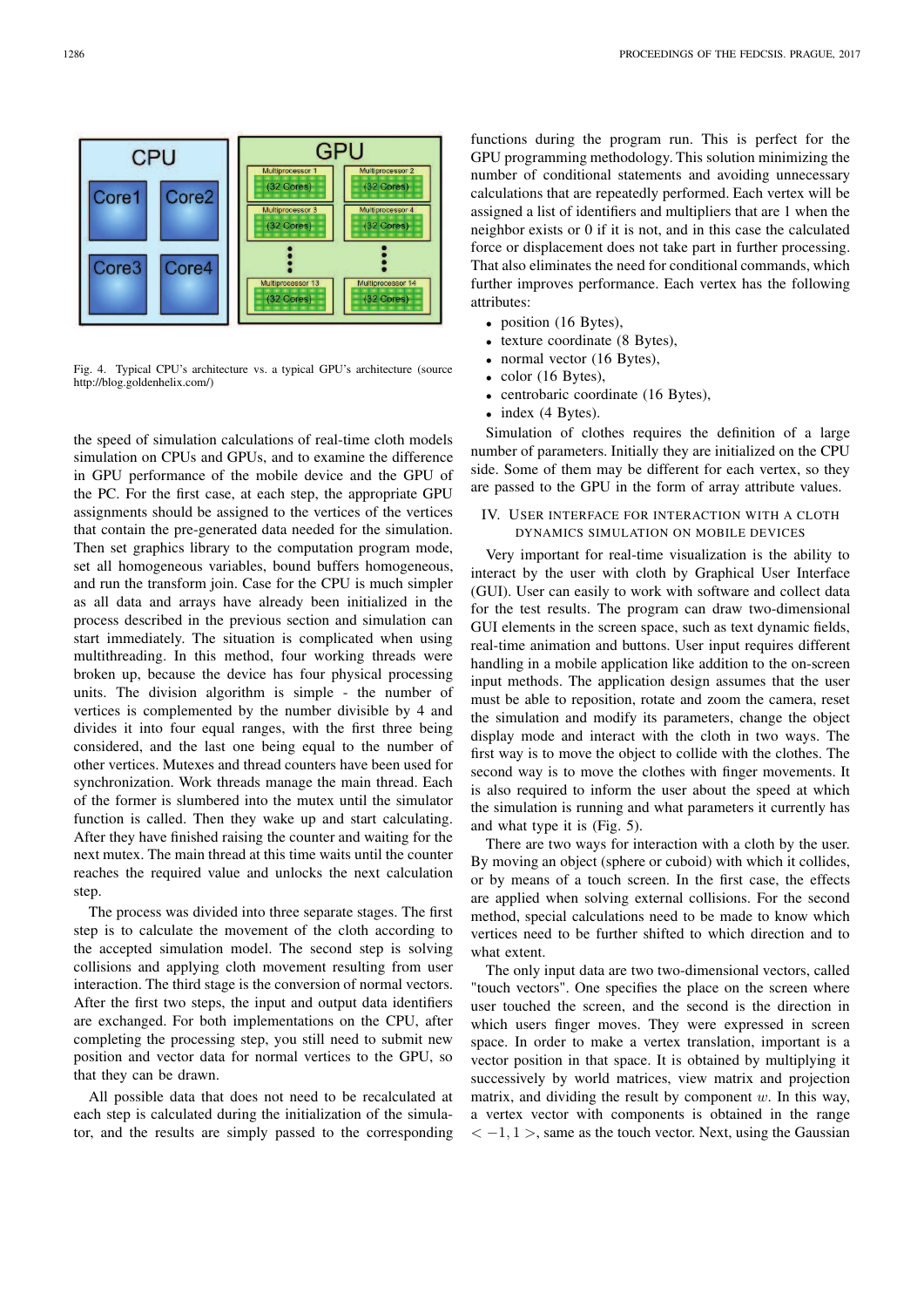

Fig. 5. Interactive Graphical User Interface and results of the simulation in real-time

formula, the c coefficient is calculated to determine how far the translation will take place. It is directly proportional to the distance of the vertex position from the touch point:

$$
c = Ae^{\frac{(\mathbf{p}_{t_x} - \mathbf{p}_{i_x})^2 + (\mathbf{p}_{t_y} - \mathbf{p}_{i_y})^2}{2\sigma}}, \qquad (9)
$$

where A and  $\sigma$  are top-defined constants and they are respectively 200 and 300, while  $\mathbf{p}_t$  are the position of the touch,  $\mathbf{p}_i$  of the vertex.

Once it have moved, it have to express them back in the model coordinates. This is multiplied by the inverse of the projection, view, and world matrix. At the end, it simply added offset vector to current position.

#### V. RESULTS

The execution time is understood as the time it takes to process one full step of a clothes simulation. Expressed in milliseconds. This is the most important benchmark because it tells how much computing takes on the hardware, how large a percentage of the total engine work is and, if the simulator is fluid.

The effect for execution time has number of processed data, like density of the cloth mesh, and the selected implementation. These relationships are presented in tables and graphs, separately for each method and implementation. It was assumed that:

- 1) C number of all vertices.
- 2) MS-GPU-A Spring mass model, GPU implementation, Android platform.
- 3) PB-GPU-A Item based model, GPU implementation, Android platform.
- 4) MS-GPU-W Spring mass model, GPU implementation, Windows platform.
- 5) PB-GPU-W Item based model, GPU implementation, Windows platform.
- 6) MS-CPU-A Weight model on the spring, CPU implementation, Android platform.



Fig. 6. Graph of time dependence on the number of vertices.

- 7) PB-CPU-A Position based model, CPU implementation, Android platform.
- 8) MS-CPUx4-A Spring mass model, CPU implementation (4 working threads), Android platform.
- 9) PB-CPUx4-A Position based model, CPU implementation (4 working threads), Android platform.

The graph shows a great performance advantage of methods implemented on the GPU. In the case of Android, the calculation time is almost constant regardless of the number of vertices of the cloth. Minor fluctuations are mainly due to measurement error (in the order of several ms). A slight increase in processing time at the final test phase may not result from the same computational overhead as with the increasing temperature of the device and the consequent gradual decrease in performance by the operating system. The inability to obtain a calculation time of less than 12-15ms is probably due to the fact that vertical synchronization is enforced by the implementation of transformational feedback in the Adreno graphics card driver. As it might expect, the GPU version on the PC platform is much more efficient. In this case, the difference is almost 300 times. Interestingly, the vertical sync problem does not occur here, although the processing time also remains constant.

The implementation of the CPU is a separate issue. It can be seen that the processing time increases linearly with the number of vertices and very quickly reaches values for nice image. Only for the low density of the grid has the advantage over the GPU, due to the problem mentioned above. It can also be seen that a decrease in performance for implementation with 4 threads of work is about twice less than in the case of a sequential approach.

For GPUs, no significant difference in performance was made between simulation methods, although on a CPU, the position model achieved for large numbers of vertices was slightly better than its rivals. The second most important problem of the simulation is its instability, understood as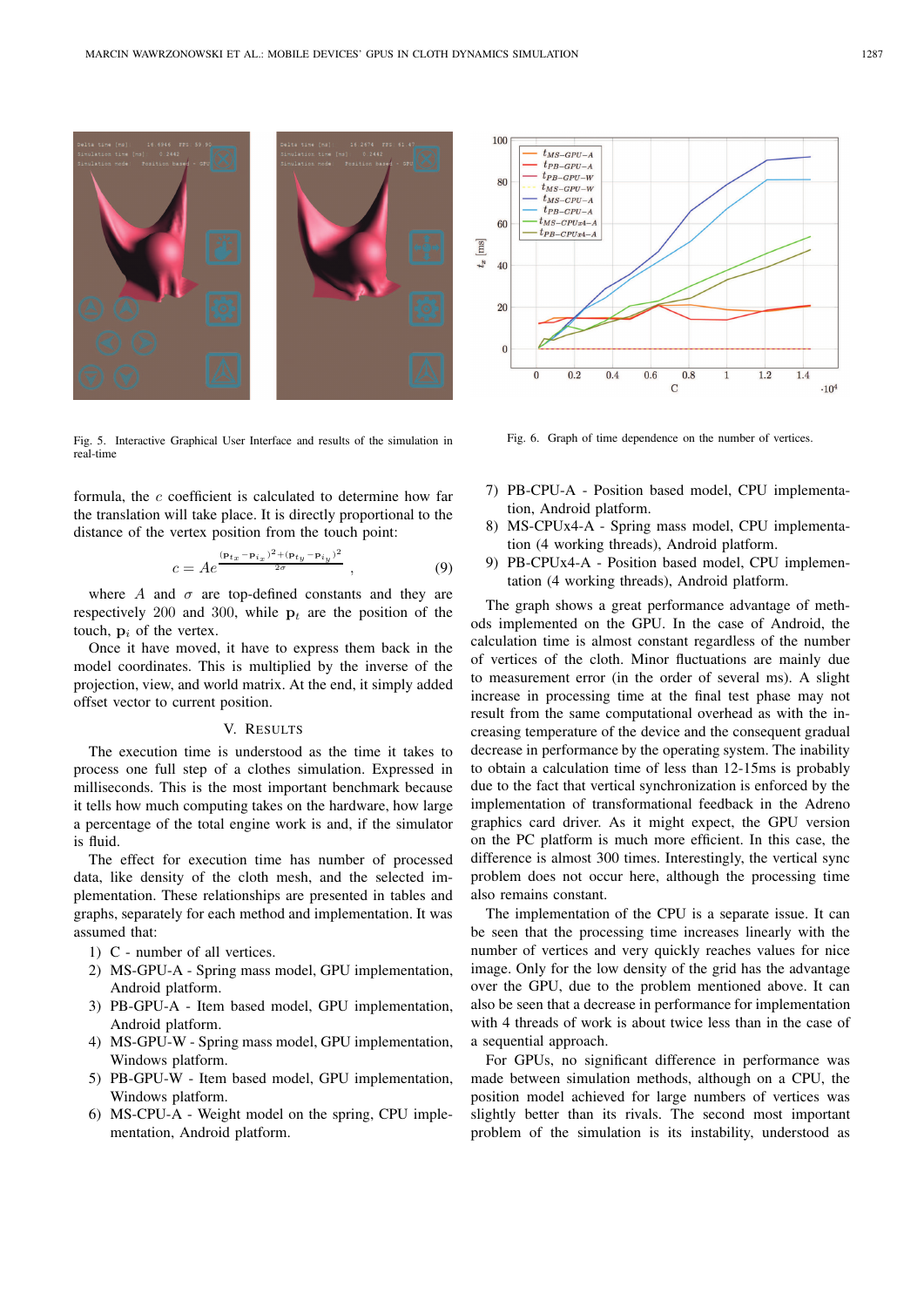Fig. 7. Diagram of vibration dependence from stiffness coefficient.

the tendency for the cloth to fall into uncontrolled vibration, which in turn can lead to an "explosion". Even if this does not happen, continuous movements of the system result in unrealistic visual effects. This phenomenon is therefore very undesirable and often forces you to restart the simulator. One of the peaks in the middle of the cloth was selected for testing, and its vibration at rest was examined, ie the mean difference between the present and the previous position at each simulation step. Measurements were made for different stiffness coefficients, and then presented this relationship in the form of tables and graphs. Two methods were used for each method, including different masses, gravitational forces, attenuation coefficients, and mesh density. The state of rest is defined as the state in which the cloth has fallen freely from horizontal to vertical, suspended at two points, and ceased to move. It is worth recalling that for a position-based model the stiffness parameter (s) was scaled accordingly to fit within the required range [0, 1], and carried the same effect as its equivalent in the spring mass model. The test platform is a mobile version of the application, with an implementation on the GPU.

The main difference between spring and position-based mass models is that in the first case, for the first attempt, the lowest oscillation was recorded from the beginning, but it is growing rapidly with the increase of the stiffness parameter, at its highest value, leading to the "explosion" of the simulation. As for the second approach, large oscillations can be observed practically regardless of the flexibility of the cloth, suggesting that mesh compaction also has a significant impact on vibration. They were present for practically the entire time of the simulation. Still moving small distortions are very detrimental to visual reception and in any practical application would be unacceptable. Tests have shown that position-based models are exceptionally stable - oscillations are sometimes slightly larger than rivals, but in both trials they remained steady, regardless of the increase in the stiffness parameter or the number of vertices. The second test showed,

however, that for a little elasticity and a dense mesh, the cloth begins to fall into uncontrolled collisions with itself. It is so rigid that, with the proper alignment of the masses, lead to the "hovering on itself" and the immobilization in the air, in fact ignoring the force of gravity. Strong waving occurred mainly in the red rectangle, and the middle area of the sample was left at rest. The last criterion is simply the degree to which the behavior and appearance of the simulated cloth reflects reality. This identifier is completely subjective, but one can clearly see the direct proportional relationship between quality and mesh density. A small number of vertices physically does not allow for the generation of realistic wrinkles or folds, so characteristic elements of cloth animation. For each simulation model, screenshots showing the "visual effect" dependence will be presented on the various parameters and in particular on the grid density. The test platform is the mobile version of the application. Similarities, however, end when they compare the parameters used to achieve similar effects - they are completely different. Undoubtedly, a positioning model generates a stiffer cloth than its rival. Sometimes this results in the above errors. The velocity of the cloth itself itself is also important - it should fall off and react to interactions with moving objects as quickly as in reality. In spite of their anomalies and the difficulty of obtaining a suitably flexible model, the denser spring mass method gives better visual results. On the other hand, the position-based approach is much easier to adjust flexibility and greater stability, but there may be problems with setting the appropriate animation speed. Fixed the  $\delta t$  parameter sent to the simulator. In both methods, it is easier to select the parameters for the desired behavior, with fewer nodes having a mesh.

In the case of a small number of edges, inaccurate collision detection between cloth and cuboid can be observed. This is not a rule, as the problem also occurs for denser nets. Here, however, there is also a lack of friction force implementation, which causes the tops to slide over the straight walls of the object, stretching the cloth and creating larger holes in the breakthrough. For the surrounding sphere, due to its uneven shape, the problem of breakage is not present. Exceptions are fast-moving objects that can simply jump through the cloth, in one step of calculations, in front of her, and then in the next. A continuous collision detection method, more complex mathematically but eliminating such phenomena, should be used.

## VI. DISCUSSIONS

A test application was created, one of its main purposes being the visualisation of two selected simulation methods – mass-spring and position-based model. It was equally important to show cloth's collisions between other objects in scene and itself. The user is allowed to set various parameters that influence the simulation, such as the aforementioned method type, mesh density and dimensions or elasticity coefficient. He can also impact the movement of the cloth, swiping his finger along the device's touch screen, which is something unique to the mobile platform. To fully measure every important factor

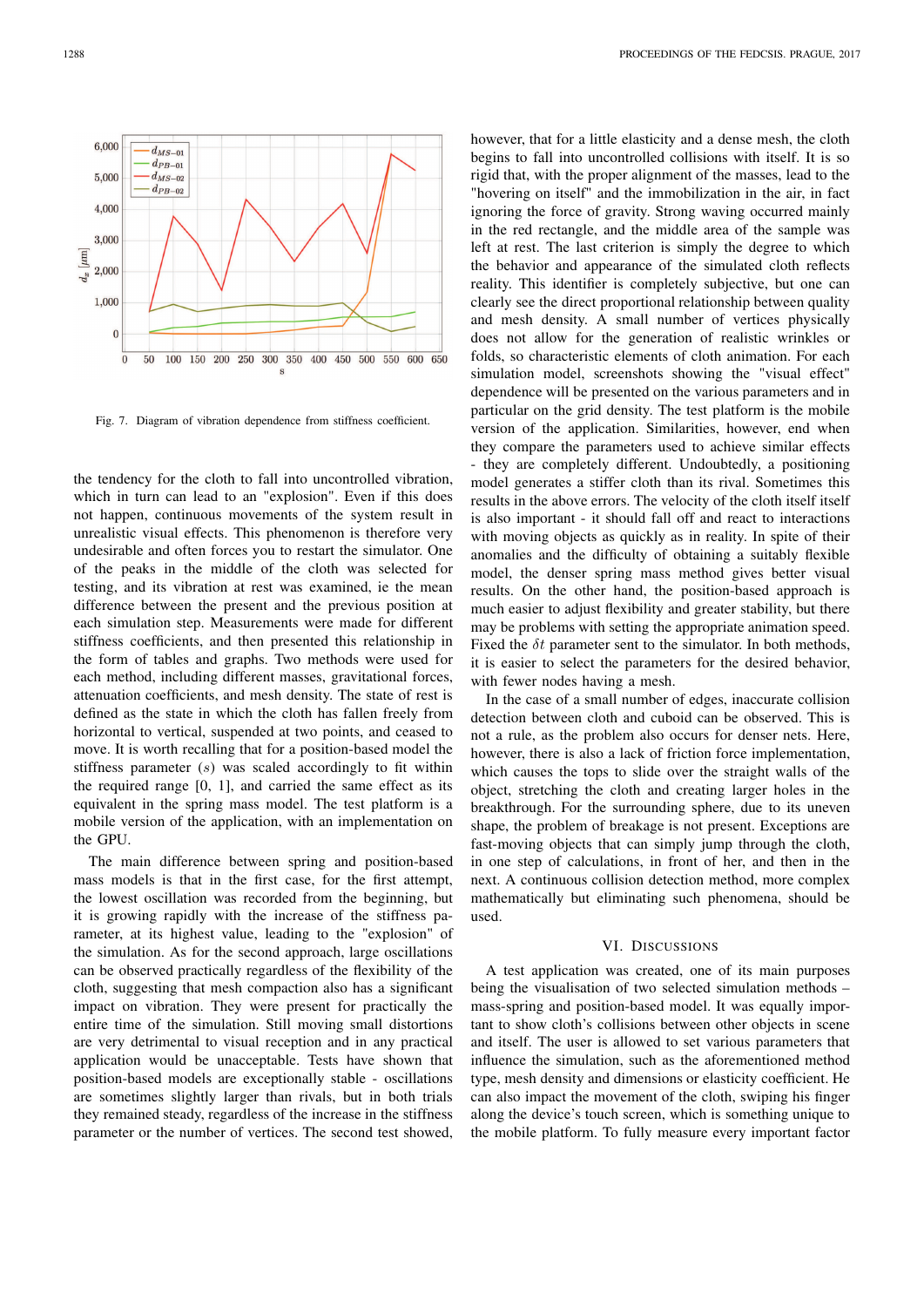of the simulation, its three implementations were created – one using GPU for computing and the other two using GPU, in sequential and multi-threaded approach. To have a comparison between mobile and PC platform, a PC version of the application was created, both similar and sharing as much code with each other as possible. Both methods bring similar results, with a very small victory of the positioning model in CPU implementations. It was not possible to accurately examine differences in GPUs as the volume of homogeneous buffers did not allow the cloth to produce so many vertexes that performance time increased beyond 20 ms. Given the similar level of complexity of the code itself, it should be assumed that it would also be small. During testing, it was noted that a significant portion of the computation time was occupied by a fragment of the algorithm responsible for solving the collision. This may be due to the fact of using conditional statements in code executed on the GPU. More objects in the scene would certainly be associated with a deeper optimization of the issue, for example by limiting the number of potential entities that may come into contact with the cloth at the CPU level.

Both simulation models are characterized by a certain parameter-dependent instability, but it is much higher in the case of the spring mass model. The fact is that the composition of the formula on which the force acting on the vertex is calculated is the component responsible for vibration damping, and the user can adjust its coefficient. This method is characterized by an increase in net oscillation with an increase in the coefficient of elasticity. They have the form of small but fast vibrations on the entire surface of the fabric. With the turn for large numbers of edges, it takes a lot of rigidity to maintain the right shape, which further increases the problem. Large oscillations seem to keep them constant, but with any sudden change of position of vertices, such as in collisions, they can lead to a rapid 'burst' of simulation, which in practice is unacceptable. In the case of the position-based model, also the relationship between the increase in mesh density and its rigidity was observed, and loss of stability. The vibrations here are much slower and have a delicate, uncontrolled ripple, which is much less noticeable to the user. A big plus is the absence of an "explosion" effect, regardless of the parameters set. This effect was achieved through a kind of implementation trick - the position of the vertex transmitted to the calculator function of the limiter is updated only in the context of adjacent neighbors. The disadvantage of the position-based model in the present implementation is the tendency to fabric block itself on high elasticity.

Both methods of cloth simulation generate the desired visual effect, ie realistic folds and wrinkles of the fabric and its characteristic positioning on the object. Their quality is minimal for the position-based model. There are no minor vibrations there and more responsive to changes in stiffness coefficient. It should be noted that for example, for games in many cases there is no need for detailed mapping of fabric details, these can be obtained using normal maps. The two discussed methods have a faithful reproduction of this aspect even for a small number of edges. With the turn, when considering dense

grids, there is a problem with the speed of animation. A high number of vertices requires a sufficiently high stiffness factor, this slows down fabric shifting, especially in a position-based model. The solution could be a more accurate matching of coefficients or an increase in the  $\delta t$  parameter, unchanged in simulation. Improvements to the situation can also be achieved by setting other stiffness parameters for each of the groups of springs or stops (ie parallel to the edge of the fabric, lying diagonally and such as the first, but located one position further). The collision detection method has proved to be a major disadvantage in the visual effects issue. It does not satisfactorily resolve internal collisions, and external collision errors are often encountered, eg when the fabric falls on the cuboid. To fix the problem, a different technique would have to be implemented. However, it would definitely entail the loss in performance and the most demanding computational component of the simulation.

The tests clearly indicate the winner of this performance comparison. GPUs are many times faster than CPUs when calculating issues that can be processed in parallel, and that is exactly what the problem is. Spreading the cloth overheads to individual GPUs is an intuitive and efficient solution despite the redundancy. Regardless of the amount of data, the recorded speed of performance turns out to be the same, which can not be said for CPU implementations, where it decreases linearly. Split into working threads increases it twice, which a little improves the situation, but in the case of detailed fabrics and so the performance is too low. With the turn on the GPU, there was a limitation by the transformational feedback of the rendered frames in one second to the value that matched the refresh of the screen. This is a defect that does not allow full evaluation of the performance and in some cases blocks the full speed of the application. The problem might be solving a change of test equipment to another, or using another GPGPU computation API.

All this does not change the fact that CPU implementation also has its uses and advantages. It is necessary to use it if device does not support OpenGL ES 3.0 or any specialized API such as OpenCL. OpenGL ES is a flavor of the OpenGL specification intended for embedded devices. It may be that it would have a performance advantage when the test platform had a very low-level GPU. It can also be used with certainty when the data set is only a very small number of vertexes, or if you have decided to do animation only in 2D space. It should also be noted that fabric simulation is much easier to implement on the CPU, as it does not require a deeper knowledge of the graphical API or GPGPU, and the creation of fairly complex buffering, homogeneous variables, programs, and transformational feedback.

The performance of mobile devices in this issue will be many times lower than that of PCs. Creation of two versions of the application, one on the Android platform, the other on the Windows platform, confirmed this assumption. The speed difference is about 300 times, the problem with the number of rendered frames per second disappears in the PC add-on. As far as how a GPU smartphone can seamlessly animate a very